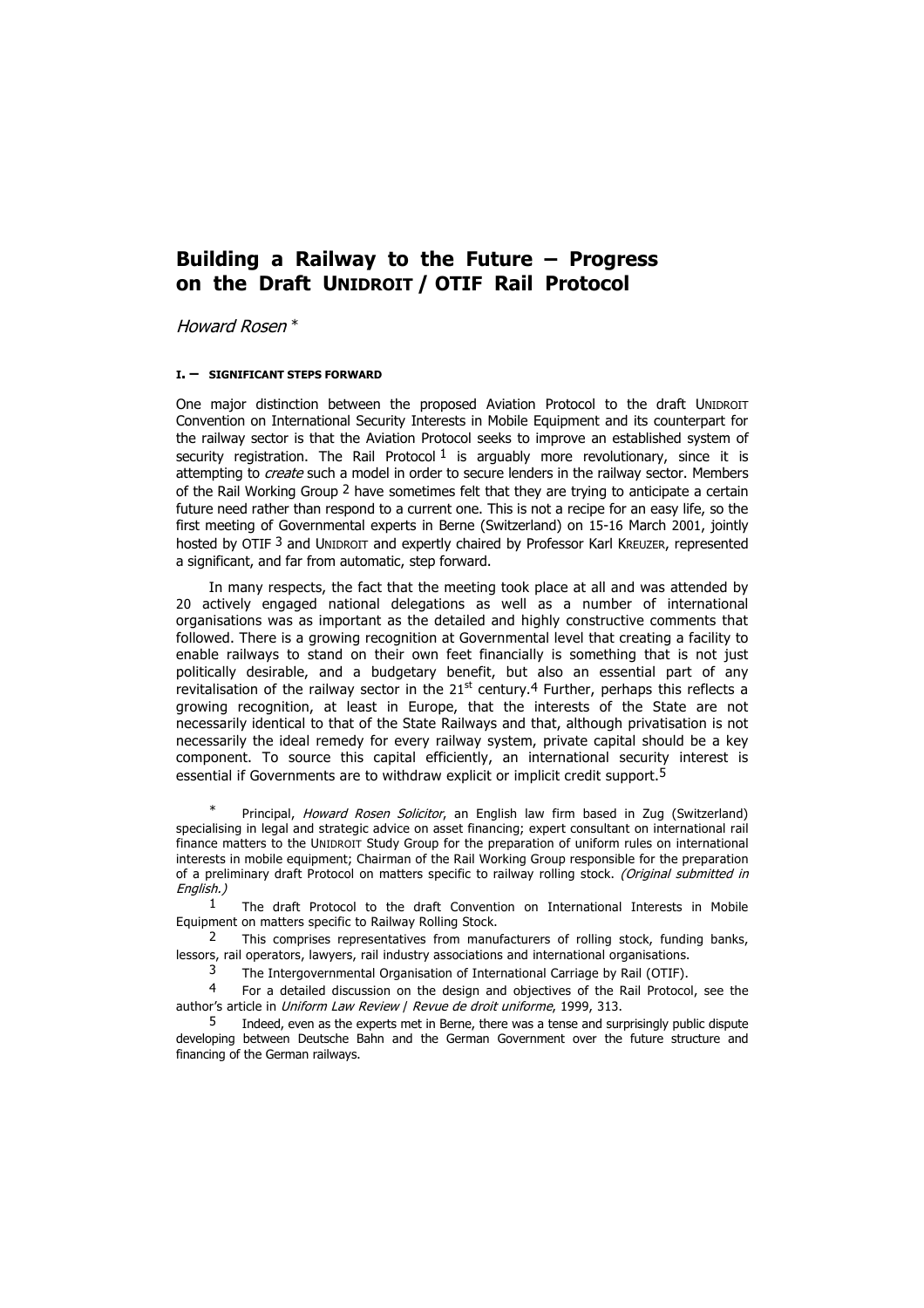During the course of any major project such as the Convention now under discussion and the Industry Protocols, there is inevitably a considerable gestation period between conception and birth. What we are doing is proposing international law, which can have a considerable effect on multinational trade for decades to come. Naturally, there needs to be a diligent and regular examination of the proposed new child. The group responsible for the project, in this case the Rail Working Group, subjects the policy assumption and drafting to continuous criticism and re-examination. Nonetheless, Governmental Experts' reviews are essential to ensure that the correct political, as well as legal, result is achieved. In the case of the Rail Protocol, as with the Aviation Protocol, we can expect two and probably three detailed examinations of the Protocol. The first, which took place last March, was a major step forward, but this is still very much work in progress.

One of the unique problems that we face with the proposed Rail Protocol is the fact that it operates by reference to a Convention which remains in draft form and is not yet agreed. The current draft will almost certainly undergo some changes before it is finally adopted later this year at a diplomatic Conference in Cape Town. Indeed, the Rail Working Group is proud of the fact that some of the changes derive from suggestions coming from the Group itself or from Governmental Experts at the Berne meeting. Other changes will be required due to the fact that from their different industry perspectives, the rail and aviation sectors both regard certain provisions, currently in their respective Protocols, as essential and that they had therefore probably best be incorporated in the Convention itself. It is naturally a particular challenge to take the process forward when the ground is shifting, but nonetheless considerable progress has in fact been made on the working draft Protocol, even though it may be difficult to assess exactly how much remains to do. Moreover, the process is clearly an iterative one. In a situation where participants are trying to anticipate what can be needed, ideas and text proposals are reviewed and comments are made in the knowledge that consequences have to be worked through and then the proposal is reappraised.

## **II. – THE KEY ISSUES**

Aside from the detailed technical matters that were dealt with at the meeting, three significant issues were addressed. Firstly, there is a general acceptance of the fact that in many countries, Railways form not just an element of the economic development of the community but are also part of its social fabric. Indeed, it is most likely one of the main reasons why in many countries privatisation has been rejected as a solution to the problem of how to reinvigorate the rail sector. This is a problem of considerable import for any Protocol regulating security interests in rolling stock since it is designed specifically to permit the secured party to repossess assets (and therefore potentially take them out of public circulation) if payment obligations are not met. On the other hand, public policy considerations may, particularly in relation to passenger traffic, dictate that this eventuality has to be avoided due to its disproportionate effects on the public as well as on the economy as a whole. At first glance, these objectives are conflicting, but a more detailed consideration shows that this is not necessarily the case. Governments are concerned that rolling stock will operate regardless of compliance by a debtor in connection with its funding obligations. On the other hand, the financier has no inherent interest in preventing the rolling stock forming part of its collateral being utilised, even if there is a default, as long as the funder is being properly compensated. During the course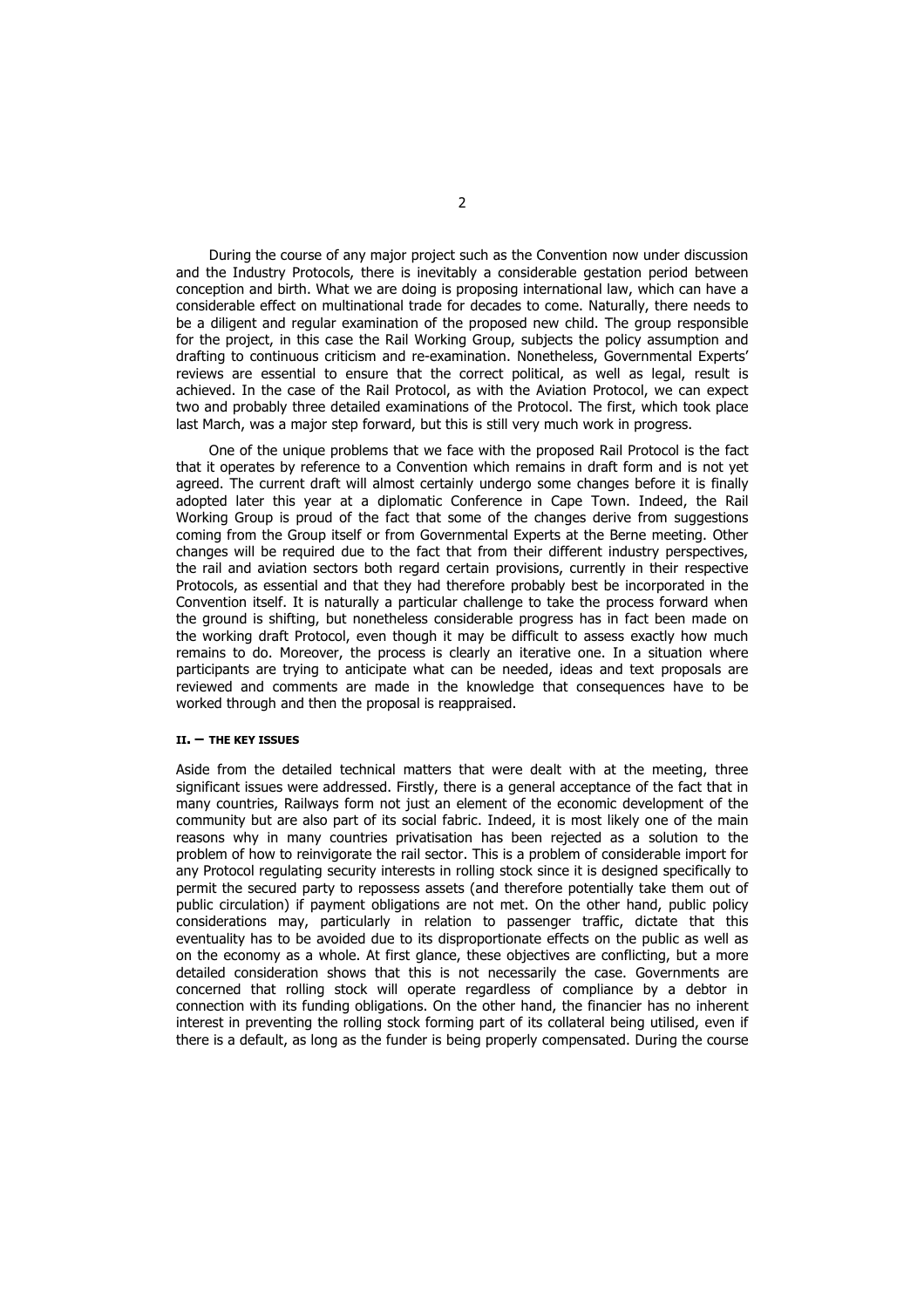of the meeting in Berne, a basic idea has now changed into a concrete proposal which is being drafted into the next version of the Protocol. We call this the "Public Service Exemption". Firstly, the area of applicability is closely defined by restricting it to passenger rolling stock. A public service agency then has the right effectively to lock the rolling stock concerned in place and require its continued operation by applying to a court, but subject in turn to that agency giving an undertaking that the financing party will be properly compensated within a reasonable period of time.

The second major concern that was confronted at the meeting was the interaction between local insolvency law and the operation of the Protocol. This is certainly an extremely sensitive issue, particularly where insolvency law is at times radically different in various countries. At the moment, the Aviation Protocol still provides two alternatives, which we expect will be discussed in detail at the diplomatic Conference next October. The easy route then is to allow Contracting States to choose whether they want a system which will override local insolvency rules, or one which will basically reserve some discretion to the local courts. Indeed, the Aviation Protocol at the moment also contemplates Contracting States actually contracting in to this provision (rather than contracting out). Hopefully, then, this is not over-ambitious, but the Governmental Experts approved in principle the approach taken by the Rail Working Group whereby it seeks to reconcile the various positions in one article, giving some flexibility to a local court and incorporating the Public Service Exemption (which logically must apply equally to insolvency situations as it does to defaults), and subject thereto applying a common system to each Contracting State, guaranteeing the secured party's right to possession.

The third substantive issue considered at the March meeting in Berne was the position of the Supervisory Authority. At the moment this is still anticipated to be OTIF, although it is expected that ultimately this is a decision for Contracting States collectively. Having said this, there is no obvious alternative as an intergovernmental organisation. It has been decided, however, to leave the choice of the Registrar to the Supervisory Authority rather than to try to legislate for this in the terms of the Protocol.

## **III. – TOUGH PROBLEMS**

If these principles can be sustained as Governments review the detailed wording in the next draft of the Protocol, then indeed serious progress has been made. There do, however, remain some significant issues that need to be confronted. Perhaps the most difficult one is the reconciliation of the overall aims of the Protocol with the existing North-American registration system, which currently operates a debtor- (as opposed to asset-) based system for registration of security interests in rolling stock. We still have to consider whether in fact geographical areas covered by such a system should be fully excluded from the application of the Protocol or whether these should be recognised as functioning economic areas where the legal consequences of the Protocol will apply but the system of implementation through registration will be modified to take into account local circumstances and facilities. A third option, of imposing the rules in the Protocol and the international registry and jettisoning current structures, has probably been excluded, since it is clearly unrealistic and it makes sense to utilise local facilities where they are available and where they can perform a role in the system proposed by the Protocol.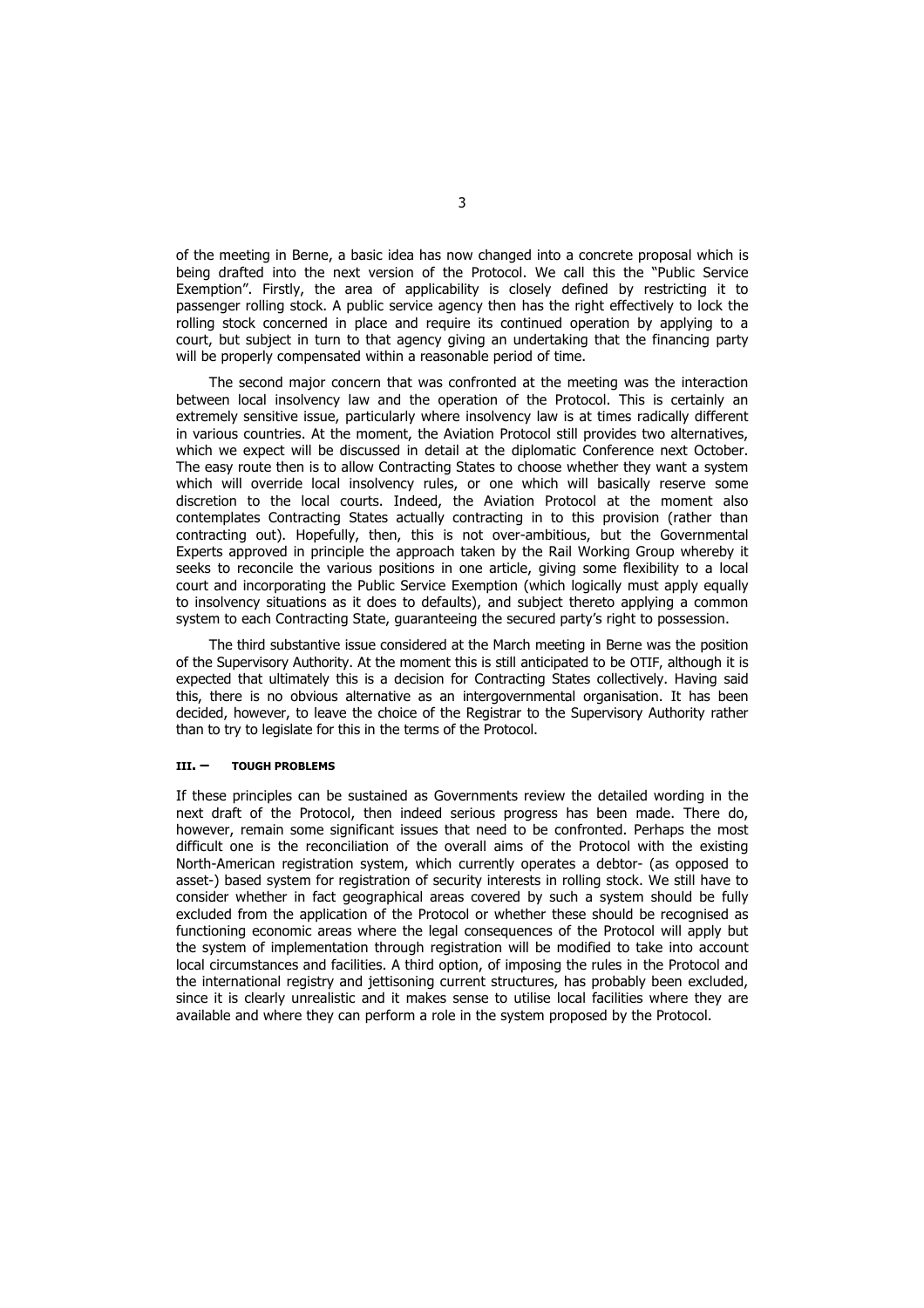This problem is exacerbated by the fact that there are no universally accepted descriptions of rolling stock world-wide (a major departure from the aviation sector). A uniform or even modified system of registration can only apply if it is clear which criteria are utilised for the purposes of registration to make rolling stock uniquely identifiable as well as traceable. Both in Europe and in North America, the current commonly used identification systems are changeable if and when rolling stock is moved between different operators, whereas security demands that the description of the equipment is immutable (what the Protocol refers to as the "Unique Identification Criteria"). There are both technical and legal solutions to this problem, but these require investment in time and money and a readiness to accept that current systems need to be modified.

In order to assist Governments in evaluating these matters, the meeting established a registry task force, jointly chaired by the Governments of the United States and Italy, to examine the various options. It will consider the conclusions of our colleagues on the International Registry task force working with the Aviation Working Group on the operation of the Aviation Registry and assess where these could be applied to the operation of the railway rolling stock registry. It will further analyse existing or potential railway rolling stock regional registration systems, look at the various advantages and disadvantages of making special provisions for registration systems in unified transnational railway networks as well as examine the Unique Identification Criteria and how they are registered. Once the task force reports, further discussions and compromises will be needed at Governmental Expert level if the goal of an inclusive Protocol is to be achieved. These discussions will not be easy.

A second issue, technically outside the scope of the Rail Protocol itself, is how the Protocol will be adopted under the architecture of the Convention. Will each Industry Protocol require a separate diplomatic Conference or can an acceptable "fast track" system be facilitated within the Convention itself, so that this considerable expense and delay may be avoided without depriving Contracting States of their ability not just to oversee, but also to influence the development of the Industry Protocols? While the Governmental Experts' meeting could not itself resolve this matter, there was considerable sympathy for the view from the Rail Working Group that a "fast track" solution is desirable and should be possible.

Another challenge to the design of the Protocol comes from outside. The UN Commission on International Trade Law (UNCITRAL) is currently in the late stages of refining an international Convention on Assignment in Receivables Financing. Potentially there is a conflict here, since receivables are often pledged as part of the security created by a borrower. If that security includes real property covered by the UNIDROIT Convention, this would create a legal nightmare by having one part of the security governed by one Convention and the other part by a second Convention, probably stipulating different law and jurisdiction in relation to the respective security. This makes little sense and the Rail Working Group, in common with the position taken in relation to Aircraft and Space Property, considers that the *in personam* security has to follow the *in rem* security and the Rail Protocol reflects this view. Nonetheless, it would clearly be preferable to exclude from the proposed UNCITRAL Convention receivables covered by the UNIDROIT Convention as implemented by the relevant equipment-specific Protocols.

**IV. – THE TRACK AHEAD**